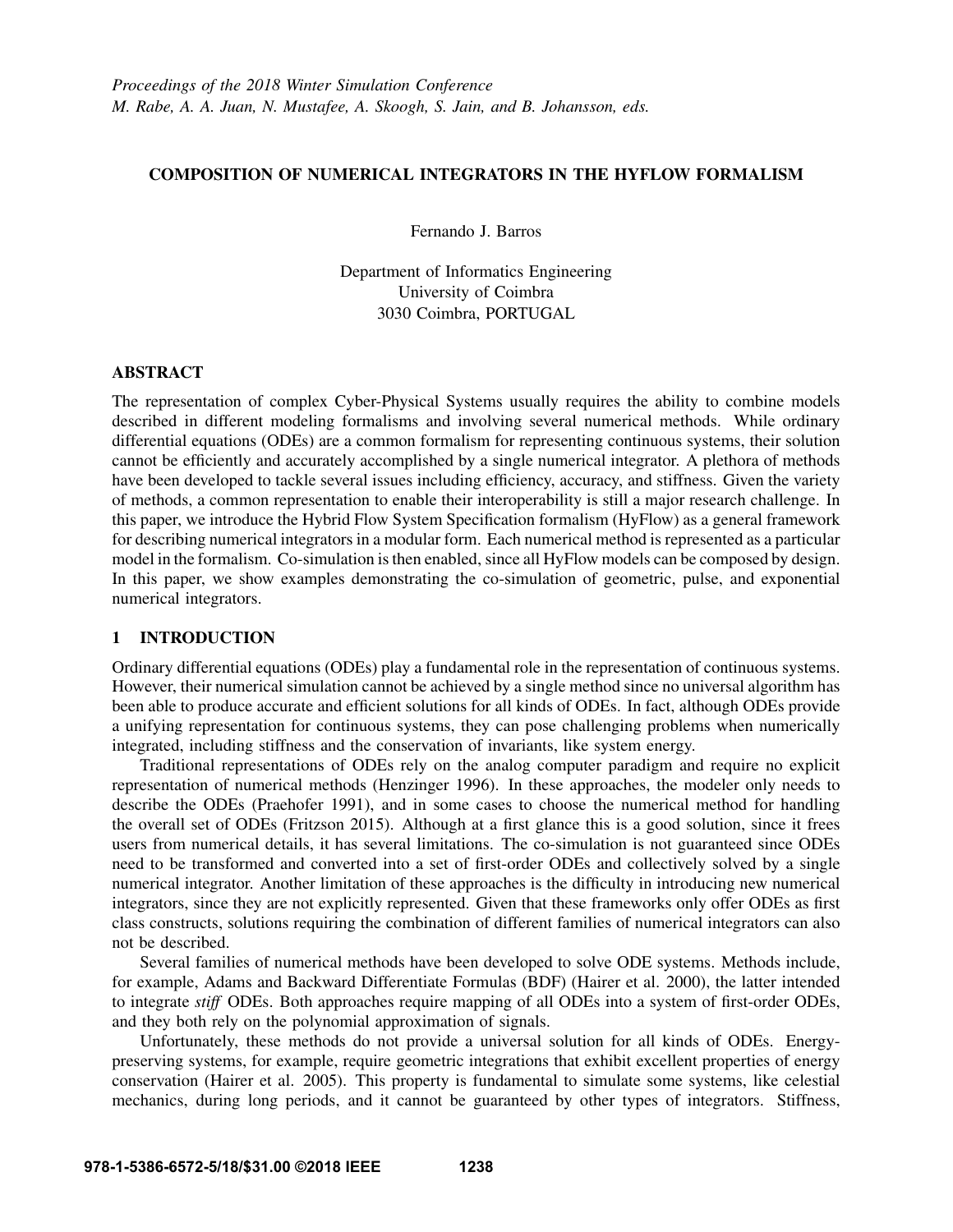although it can be addressed by BDF methods, can in some cases be more accurately and efficiently solved by exponential integrators (Cox and Matthews 2002; Hochbruck and Osterman 2011), which provide an explicit approach to the solution of stiff ODEs based on an exponential approximation of signals. This method is also interesting, since it challenges the traditional characterization of the stiffness phenomena, pointing stiffness as a limitation of the polynomial integrators rather than an intrinsic characteristic of the ODEs.

The use of a modeling formalism to explicitly represent numerical solvers was described by Zeigler and Lee (1998). This work uses DEVS as the underlying representation for continuous variables, while taking advantage of discrete-event semantics. The DEVS representation of continuous systems has evolved from piecewise constant segments to continuous segments described by polynomials (Migoni et al. 2013). However, a polynomial representation is not adequate to describe exponential integrators. Additionally, discrete event semantics is also not adequate to represent geometric integrators, since stepsize adaption cannot be controlled by conventional schemes based on the local error (Calvo and Sanz-Serna 1993).

In this paper, we exploit the Hybrid Flow System Specification formalism (HYFLOW) for providing a unifying representation for different families of numerical integrators. HYFLOW can represent hybrid systems as a combination of independent units that are known only by their interface. HYFLOW enables the co-simulation, since formalism preserves model modularity during simulation. In this paper, we demonstrate that HYFLOW can provide a unifying formalism for the co-simulation of experiential integrators, geometric integrators, hybrid generators, and piecewise constant signal integrators.

### 2 THE HYFLOW FORMALISM

The Hybrid Flow System Specification (HYFLOW) is a formalism aimed to represent hybrid systems with a time-variant topology (Barros 2003). HYFLOW achieves the representation of continuous variables using the concept of multi-sampling (Barros 2000; Barros 2002), while the representation of discrete events is based on the Discrete Event System Specification (DEVS) (Zeigler 1984). HYFLOW has two types of models: basic and network. Basic models provide state representation and transition functions. Network models are a composition of basic models and other network models. Given its definition, a network provides an abstraction for representing hierarchical systems.

### 2.1 The Basic HyFlow Model

We consider  $\hat{B}$  as the set of names corresponding to basic HYFLOW models. A HYFLOW basic model associated with name  $B \in \widehat{B}$  is defined by

$$
M_B = (X, Y, P, P_0, \rho, \omega, \delta, \Lambda_c, \lambda_d)
$$

where

 $X = X_c \times X_d$  is the set of input flow values

 $X_c$  is the set of continuous input flow values

 $X_d$  is the set of discrete input flow values

 $Y = Y_c \times Y_d$  is the set of output flow values

 $Y_c$  is the set of continuous output flow values

 $Y_d$  is the set of discrete output flow values

*P* is the set of partial states (p-states)

 $P_0 \subseteq P$  is the set of (valid) initial p-states

 $\rho: P \longrightarrow \mathbb{H}_0^+$  is the time-to-input function

 $\omega: P \longrightarrow \mathbb{H}_0^+$  is the time-to-output function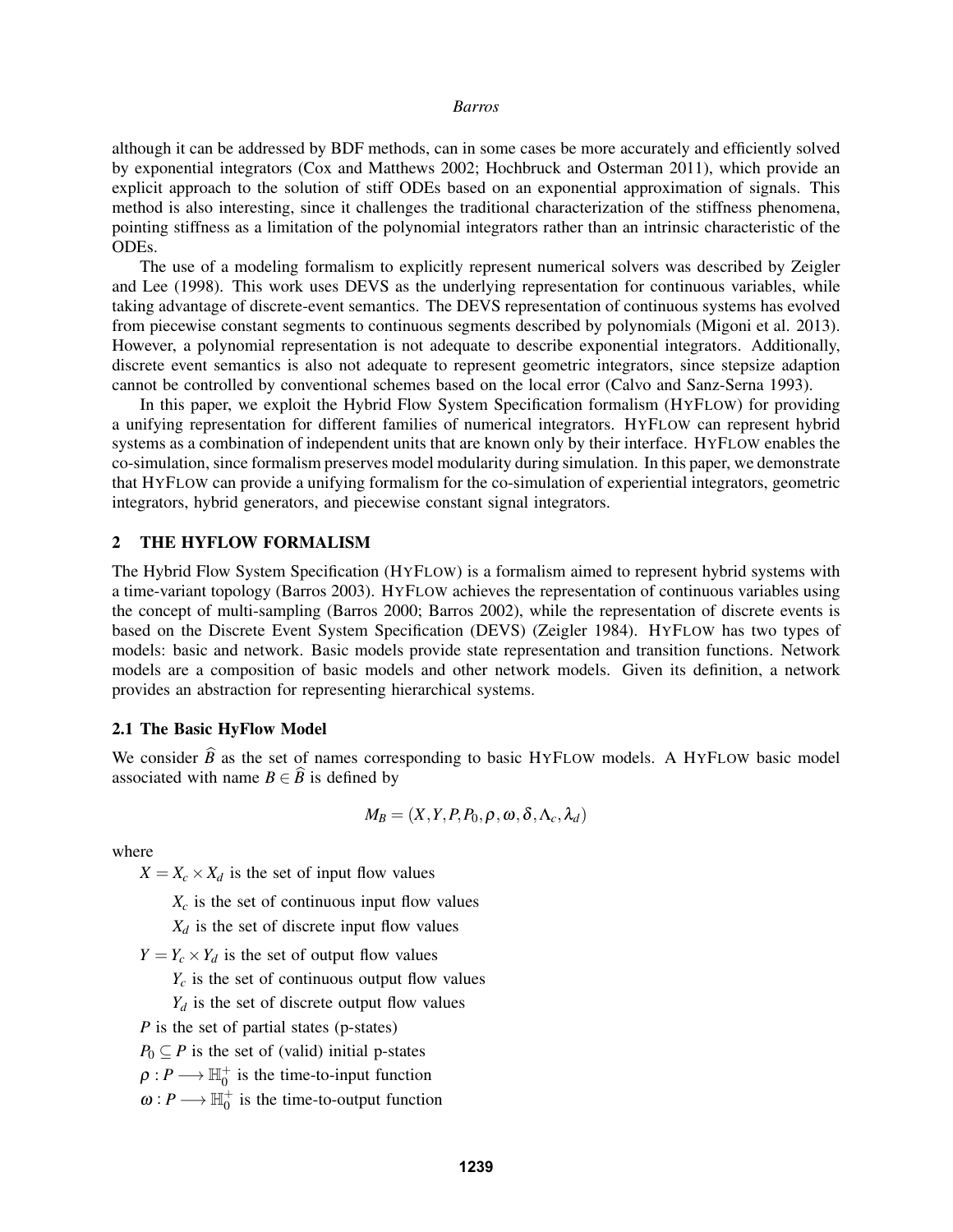$S = \{(p, e) | p \in P, 0 \le e \le v(p) \}$  is the state set with  $\tau(p) = \min{\{\rho(p), \omega(p)\}}$ , the time-to-transition function  $\delta$ :  $S \times X^{\phi} \longrightarrow P$  is the transition function where  $X^{\phi} = X_c \times (X_d \cup {\phi})$ 

and  $\phi$  is the null value (absence of value)

- $\Lambda_c: S \longrightarrow Y_c$  is the continuous output function
- $\lambda_d$ :  $P \longrightarrow Y_d$  is the partial discrete output function

The HYFLOW time base is the set of hyperreals numbers  $\mathbb{H} = \{x + z \epsilon | x \in \mathbb{R}, z \in \mathbb{Z}\}$ , where  $\varepsilon$  is an infinitesimal value, such that  $\varepsilon > 0$  and  $\varepsilon < \frac{1}{n}$  for  $n = 1, 2, 3, ...$  (Goldblatt 1998). The set of positive hyperreals is defined by  $\mathbb{H}_0^+=\{h\in\mathbb{H}|h\geq 0\}$ . The discrete output of a component described by a HYFLOW basic model is constrained to be null ( $\phi$ ) when in states (*s*, *e*) with  $e \neq \omega(p)$ .

Figure 1 depicts the typical trajectories of a HYFLOW component. At time  $t_1$  the component in p-state  $p_0$  samples its input since its elapsed time reaches  $\rho(p_0) = e$ . The component changes its p-state to  $p_1 = \delta((p_0, \rho(p_0)), (x_1, \phi))$ , where  $x_1$  is the sampled value and no discrete flow is present.



Figure 1: Basic HYFLOW component trajectories.

At time  $t_2$  the discrete flow  $x_d$  is received by the component that changes to p-state  $p_2 = \delta((p_1, e_1), (x_2, x_d))$ , where  $x_2$  is the continuous flow at  $t_2$ . At time  $t_3$  the component reaches the time-to-output time limit and it changes to p-state  $p_3 = \delta((p_2, \omega(p_2)), (x_3, \phi))$ . At this time the discrete flow  $y_d = \lambda_d(p_2)$  is produced. Additionally, component continuous output flow is always present and given by  $\Lambda_c(p,e)$ . The formalism has shown be deterministic and closed under the coupling operation. The semantics of basic models is given by HYFLOW basic components described in the next section.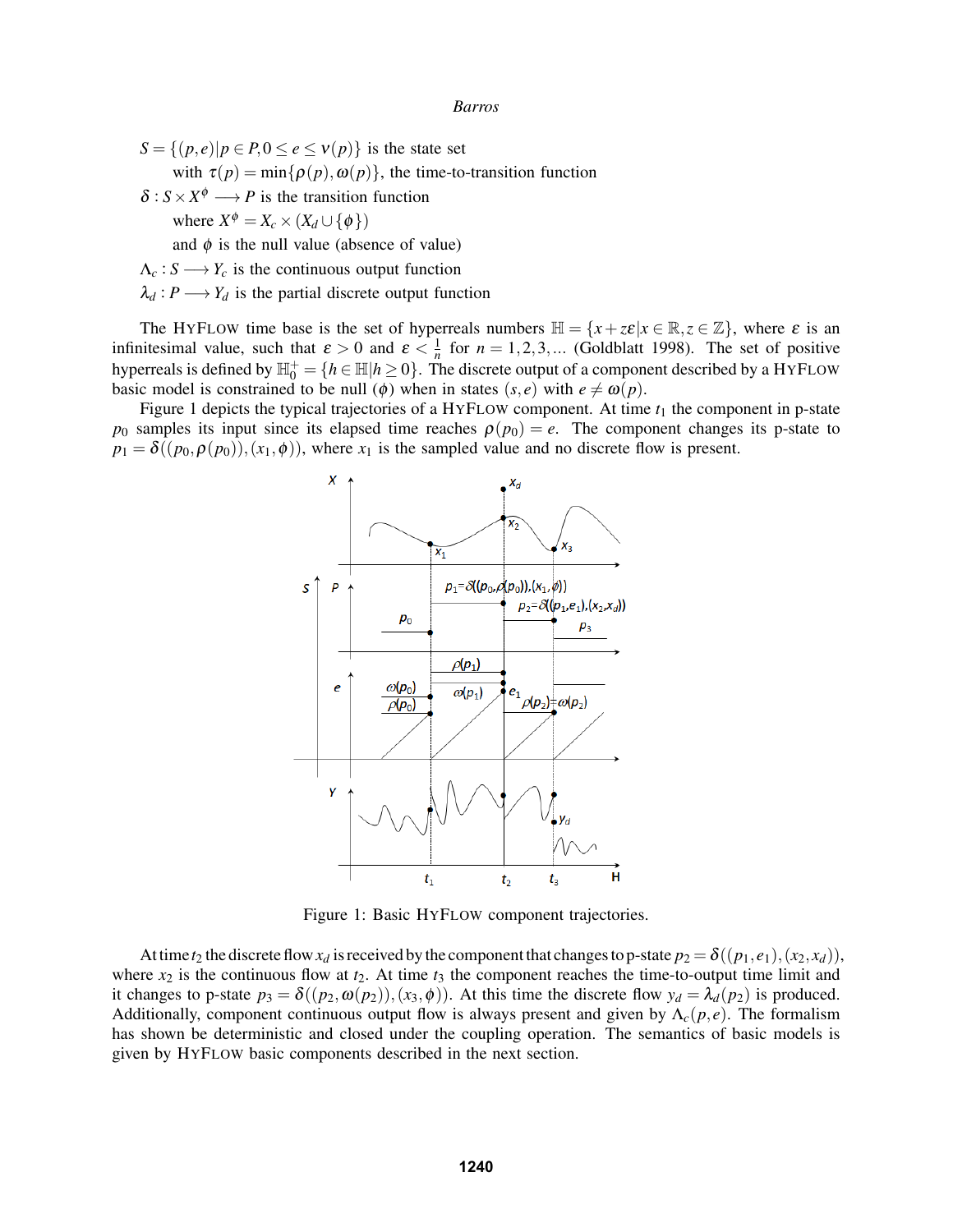#### 2.2 Co-Simulation of HyFlow Basic Models

To define HYFLOW co-simulation semantics we use the concept of HYFLOW component (Barros 2008). Components have their behavior governed by HYFLOW models but they establish the rules on how models are interpreted. Co-simulation has been defined in the context of discrete event systems (Zeigler 1984), where the *abstract simulator* concept has been introduced.

A HYFLOW basic component obeys to the *non-instantaneous assumption* (Barros 2016b), implying that a transition occurring at time *t* only takes effect at time  $t^+ = t + \varepsilon$ . This constraint enables the deterministic simulation of HYFLOW models (Barros 2008), particularly at times when a network model undergoes a change in the topology or when there are loops of zero-time delay. Considering  $\hat{\chi}$  as a set of component names, a basic component named  $\chi \in \hat{\chi}$  associated with model  $M_B = (X, Y, P, P_0, \rho, \omega, \delta, \Lambda_c, \lambda_d)$  is defined by:

$$
\Xi^B_\chi = (\langle p, t, y \rangle, \mathrm{T}, \mathrm{V}, \Lambda, \Delta)
$$

where

*p* is the component p-state

*t* is the time of component last transition

- *y* ∈ *Y*<sup> $\phi$ </sup> is the component output value, with *Y*<sup> $\phi$ </sup> = *Y<sub>c</sub>* × (*Y<sub>d</sub>* ∪ { $\phi$ })
- $T: \{\}\longrightarrow \mathbb{H}$  is the time of the next transition function, defined by:

$$
T() = t + min \{ \rho(p), \omega(p) \}
$$

 $V: \{\} \longrightarrow Y^{\phi}$  is the component output function, defined by:

$$
V() = y
$$

 $\Lambda$ : H is the component output action, defined by:

$$
\Lambda(\tau) \triangleq \qquad \text{if } (\tau - t = \omega(p))
$$
\n
$$
y \leftarrow (\Lambda_c(p, \tau - t), \lambda_d(p))
$$
\nelse\n
$$
y \leftarrow (\Lambda_c(p, \tau - t), \phi)
$$

 $\Delta: \mathbb{H} \times X^{\phi}$  is the component transition action, defined by:

$$
\Delta(\tau, (x_c, x_d)) \triangleq \qquad \text{if } (\tau \neq T() \land x_d \neq \phi) \text{ return } \newline p \leftarrow \delta((p, \tau - t), (x_c, x_d)) \newline t \leftarrow \tau + \varepsilon
$$

where by the non-instantaneous propagation, the component changes its state only at  $\tau + \varepsilon$ 

The creation, at time  $t_0$ , of a component named  $\chi$  associated with the basic model  $M_B = (X, Y, P, P_0, \rho, \omega, \delta, \Lambda_c, \lambda_d)$ and model initial state ( $p_0 \in P_0$ ,  $e_0$ )  $\in S$ , is achieved by:

create-basic-component $(\chi \in \hat{\chi}, B \in \hat{B}, t_0 \in \mathbb{H}, (p_0 \in P_0, e_0) \in S) \triangleq (\langle p_0, t_0 - e_0, \Lambda(t_0) \rangle, T, V, \Lambda, \Delta)$ 

HYFLOW components enable co-simulation, since they only use the information provided by the model interface. Additionally, since basic components can be combined into networks, the co-simulation is achieved by orchestrating the behavior of basic components (Barros 2016b). Next, we provide two examples of HYFLOW models: a square wave generator and an integrator of piecewise constant signals.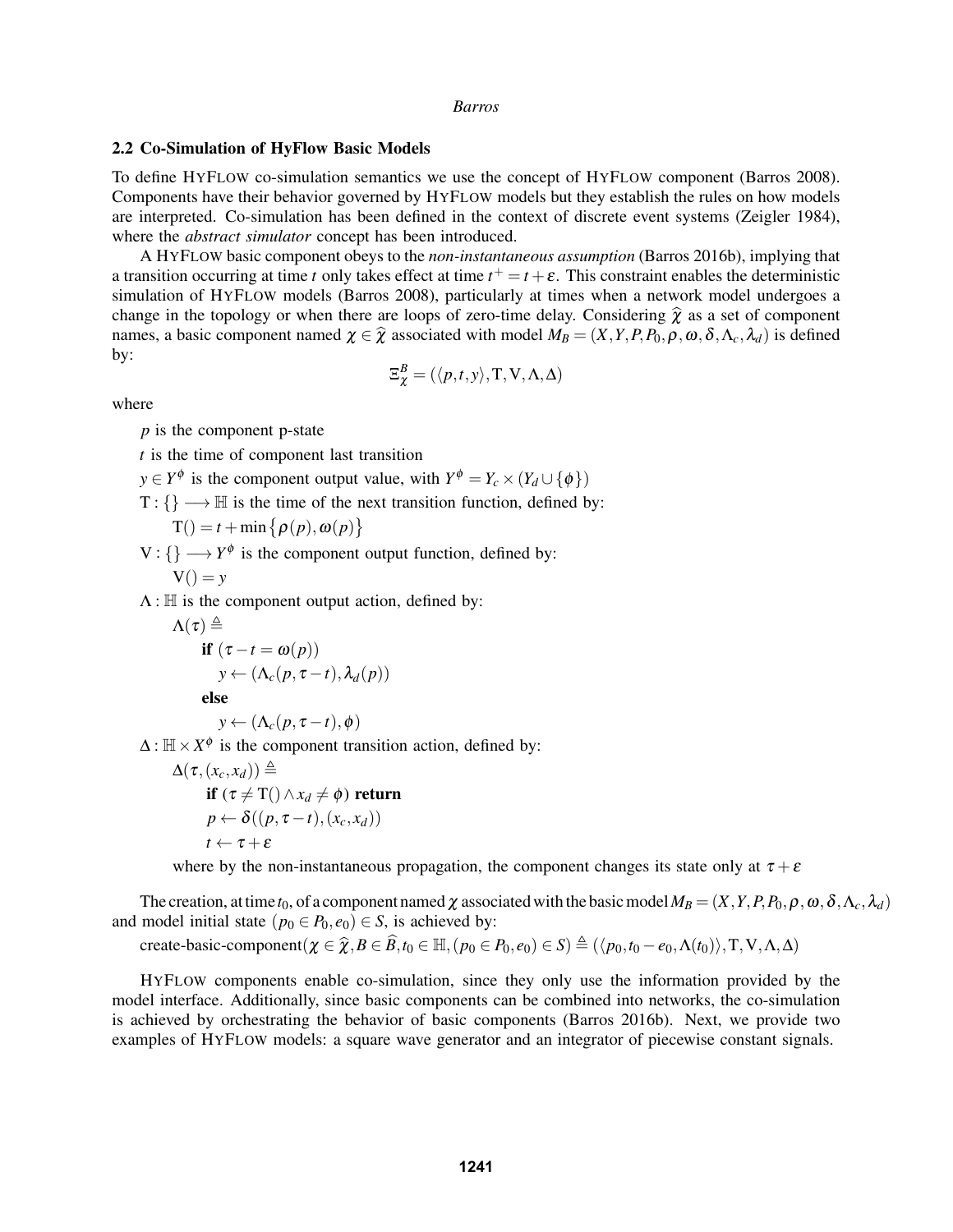#### 2.3 Example: Square Wave Generator

Generators provide a simple way for creating signals. A square wave is a hybrid signal that can be described by HYFLOW continuous and discrete flows. This signal is characterized by two piecewise constant segments that change periodically over time. However, for simulation efficiency, changes need to be signaled by a discrete flow (event).We consider a signal in the range {*min*,*max*} with time-up and time-down intervals equal to *tU p* and *tDown*, respectively. The generator is described by the HYFLOW model:

$$
M_{\square} = (X, Y, P, P_0, \rho, \omega, \delta, \Lambda_c, \lambda_d)
$$

where

$$
X = \{\} \times \{\}; Y = \mathbb{R} \times \mathbb{R}
$$
  
\n
$$
P = \{(\max, \min, tUp, tDown, b) | \max, \min, tUp, tDown \in \mathbb{R}; b \in \{\top, \bot\}\}; P_0 = P
$$
  
\n
$$
\rho(\max, \min, tUp, tDown, b) = \infty;
$$
  
\n
$$
\omega(\max, \min, tUp, tDown, \top) = tUp; \omega(\max, \min, tUp, tDown, \bot) = tDown
$$
  
\n
$$
\delta(((\max, \min, tUp, tDown, \top), e), (x_c, x_d)) = (\max, \min, tUp, tDown, \bot)
$$
  
\n
$$
\delta(((\max, \min, tUp, tDown, \top), e), (x_c, x_d)) = (\max, \min, tUp, tDown, \top)
$$
  
\n
$$
\Lambda_c((\max, \min, tUp, tDown, \top), e < tUp) = up
$$
  
\n
$$
\Lambda_c((\max, \min, tUp, tDown, \top), e = tUp) = down
$$
  
\n
$$
\Lambda_c((\max, \min, tUp, tDown, \bot), e < tDown) = down
$$
  
\n
$$
\Lambda_c((\max, \min, tUp, tDown, \bot), e = tDown) = up
$$
  
\n
$$
\lambda_d(\max, \min, tUp, tDown, \top) = down; \lambda_d(\max, \min, tUp, tDown, \bot) = up
$$

The generator issues a discrete flow for signaling a new segment, after a time-up or time-down period. Between pulses, the continuous flow is constant and given by the function  $\Lambda_c$ . At the end of a segment  $(e == tUp \text{ or } e == tDown)$ , the continuous is made the same as the discrete flow.

### 2.4 Example: Pulse Integrator

The integration of ODEs plays a key role in describing many classes of dynamical systems. In previous work, we have developed general purpose ODE integrators (Barros 2015). However, more efficient algorithms can be used for particular types of signals. Piecewise constant flows, like the square wave described above, can be integrated with a simpler and more efficient solver. An integrator for piecewise constant signals can be represented by the HYFLOW model:

$$
M_{\pi} = (X, Y, P, P_0, \rho, \omega, \delta, \Lambda_c, \lambda_d)
$$

where

$$
X = Y = \mathbb{R} \times \mathbb{R}
$$
  
\n
$$
P = \{(y, v, b) | y, v \in \mathbb{R}; b \in \{\top, \bot\}\}; P_0 = \{(y_0, 0, \top) \in P\}
$$
  
\n
$$
\rho(y, v, b) = \infty
$$
  
\n
$$
\omega(y, v, \top) = 0; \omega(y, v, \bot) = \infty
$$
  
\n
$$
\delta(((y, v, \bot), e), (x_c, x_d)) = (y + ve_{std}, x_c, \top)
$$
  
\n
$$
\delta(((y, v, \top), e), (x_c, x_d)) = (y, v, \bot)
$$
  
\n
$$
\Lambda_c((y, v, b), e) = y + ve_{std}
$$
  
\n
$$
\lambda_d(y, v, b) = y
$$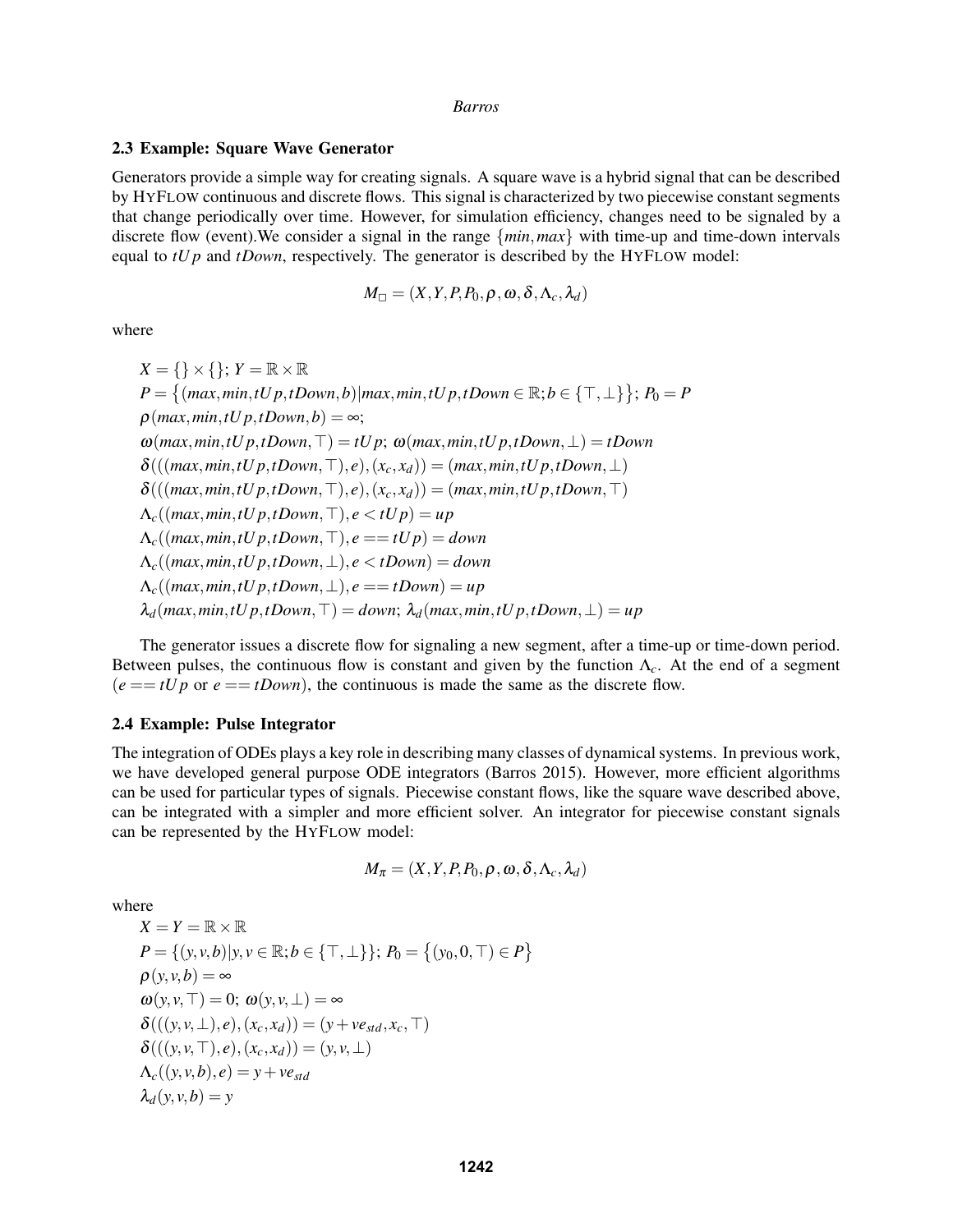The model obtains its efficiency by exploiting the features of the input signal. Contrarily to integrators that need to handle arbitrary input segments, this model avoids sampling, because all changes in the input value are signaled by a discrete flow. Model continuous flow output is piecewise linear and described by the function  $\Lambda_c$ . This flow is available by other components that can sample it asynchronously at their own sampling rate. To facilitate model composition, all discrete flows received by the integrator are sent as discrete flow outputs. An associated component to this model needs to specify an initial value for the integral  $y_0$ . The initial value of v is unknown and it is set to 0 in p-state  $p_0$ . An associated component samples its input at simulation start to obtain  $v_0$ .

### 2.5 HyFlow Network Model

HYFLOW network models are compositions of HYFLOW models (basic or other HYFLOW network models). Let *N* be the set of names corresponding to HYFLOW network models, with  $N \cap B = \{\}$ . Formally, a HYFLOW network model associated with name *N* is defined by

$$
M_N=(X,Y,\eta)
$$

where

*N* is the network name

 $X = X_c \times X_d$  is the set of network input flows

 $X_c$  is the set of network continuous input flows

 $X_d$  is the set of network discrete input flows

 $Y = Y_c \times Y_d$  is the set of network output flows

- $Y_c$  is the set of network continuous output flows
- $Y_d$  is the set of network discrete output flows
- $\eta$  is the name of the dynamic topology network executive

The executive model is a modified HYFLOW basic model, defined by

$$
M_{\eta} = (X_{\eta}, Y_{\eta}, P, P_0, \rho, \omega, \delta, \Lambda_c, \lambda_d, \Sigma, \gamma)
$$

where

 $\widehat{\Sigma}$  is the set of network topologies

 $\gamma: P \longrightarrow \widehat{\Sigma}$  is the topology function

The network topology  $\Sigma_{\alpha} \in \widehat{\Sigma}$ , corresponding to the p-state  $p_{\alpha} \in P$ , is given by

$$
\Sigma_{\alpha} = \gamma(p_{\alpha}) = (C_{\alpha}, \{I_{i,\alpha}\} \cup \{I_{\eta,\alpha}, I_{N,\alpha}\}, \{F_{i,\alpha}\} \cup \{F_{\eta,\alpha}, F_{N,\alpha}\})
$$

where

 $C_{\alpha}$  is the set of names associated with the executive state  $p_{\alpha}$ for all  $i \in C_\alpha \cup \{\eta\}$ 

 $I_{i,\alpha}$  is the sequence of influencers of *i* 

 $F_{i,\alpha}$  is the input function of *i* 

 $I_{N,\alpha}$  is the sequence of network influencers

 $F_{N,\alpha}$  is the network output function

For all  $i \in C_\alpha$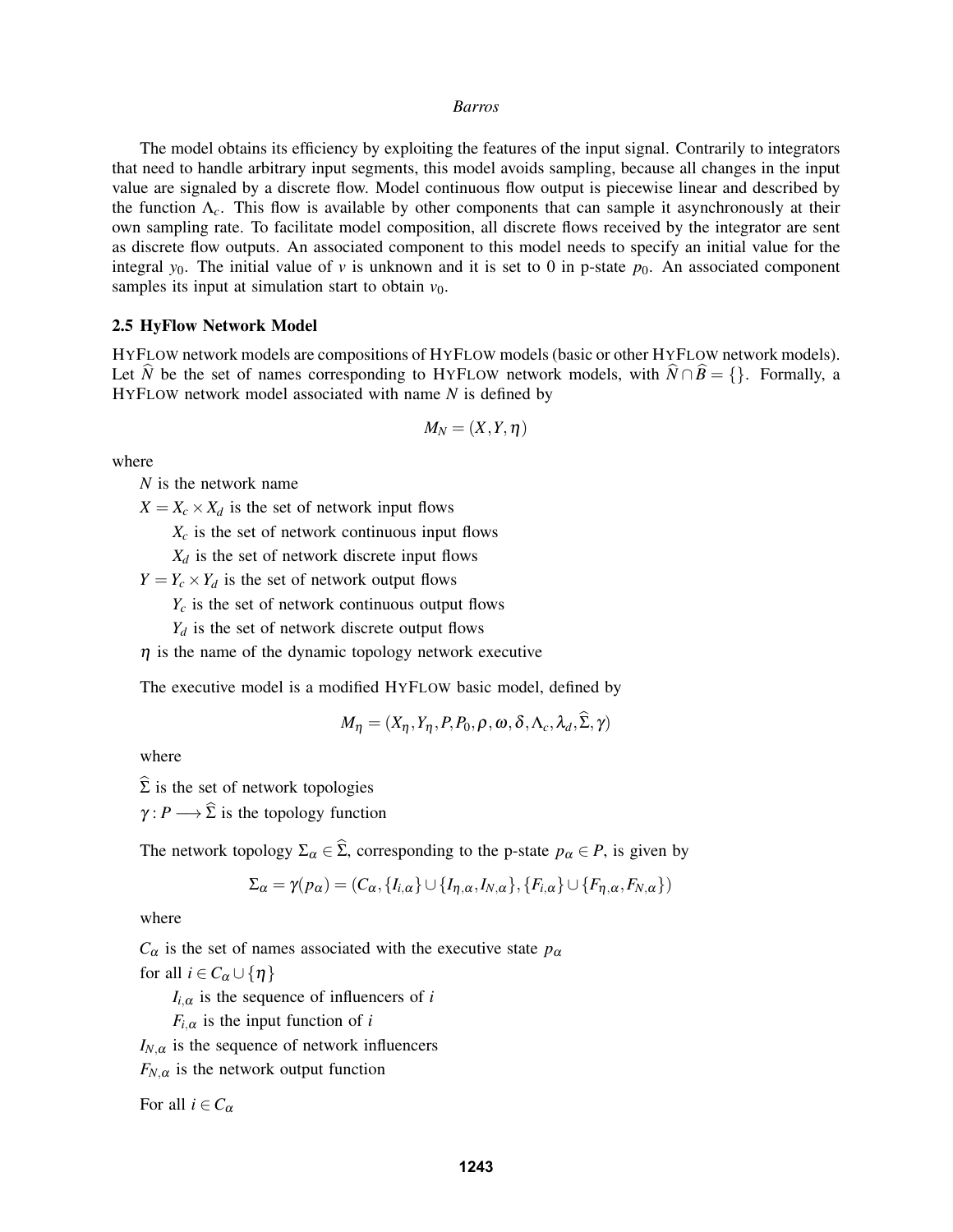$$
M_i = (X, Y, P, P_0, \rho, \omega, \delta, \Lambda_c, \lambda_d)_i \text{ if } i \in \tilde{B} M_i = (X, Y, \eta)_i \text{ if } i \in \tilde{N}
$$

The topology of a network is defined by its executive through the topology function  $\gamma$ , which maps the executive p-state into network composition and coupling. Thus, topology adaption can be achieved by changing the executive p-state.

HYFLOW network models are simulated by HYFLOW network components that perform the orchestration of basic or other networks. Network co-simulation is achieved by a general communication protocol that relies only on the component interface. This protocol is completely independent from model details, enabling the composition of components that are interpreted as black boxes. A description of the HYFLOW network master co-simulation algorithm is provided by Barros (2008).

# 3 EXPONENTIAL TIME DIFFERENCING

Common numerical integrators like Adams and BDF are based on polynomial interpolation. A different approach has been taken by exponential time differencing (ETD) methods that use the exact solution for the linear part of the ODE. ETD methods have several advantages over conventional integrators, including the possibility of using large stepsize, even when integrating so-called stiff ODEs. ETD methods consider ODEs composed by a linear part and a non-linear part in the form of:

$$
y' = cy + F(x(t), y), y(0) = y_0
$$

where *F* is a non-linear function. The *exact* solution for  $t \in [0, T]$  is given in (Cox and Matthews 2002):

$$
y(t) = y(0)e^{ct} + e^{ct} \int_0^t e^{-c\tau} F(x(\tau), y(\tau))d\tau
$$

For numerical integration an approximation *F* of is required. Considering an integrator with a fixed stepsize *T*, the solution for a zero-order approximation of *F* is given by Cox and Matthews (2002):

$$
y_{n+1} = y_n e^{cT} + \frac{e^{cT} - 1}{c} F(x_n, y_n)
$$

The HYFLOW representation for a zero-order ETD that works at a fixed stepsize  $T$  is given by:

$$
M_x = (X, Y, P, P_0, \rho, \omega, \delta, \Lambda, \lambda_d)
$$

where

$$
X = \mathbb{R} \times \mathbb{R}; Y = \mathbb{R} \times \{\phi\}
$$
  
\n
$$
P = \{(\alpha, x, y) | \alpha, x, y \in \mathbb{R}\}
$$
  
\n
$$
P_0 = \{(0, 0, y_0) \in P\}
$$
  
\n
$$
\rho(\alpha, x, y) = \alpha,; \omega(\alpha, x, y) = \infty
$$
  
\n
$$
\delta(((0, x, y), h), (x_c, x_d)) = (T, x_c, y)
$$
  
\n
$$
\delta(((\alpha, x, y), h), (x_c, x_d)) = (\alpha, x_c, y e^{c\hbar} + \frac{e^{c\hbar} - 1}{c} F(x, y))
$$
  
\n
$$
\Lambda_c((\alpha, x, y), h) = y e^{c\hbar} + \frac{e^{c\hbar} - 1}{c} F(x, y)
$$
  
\n
$$
\lambda_d(\alpha, x, y) = \phi
$$
  
\nwith  $\hbar = h_{std}$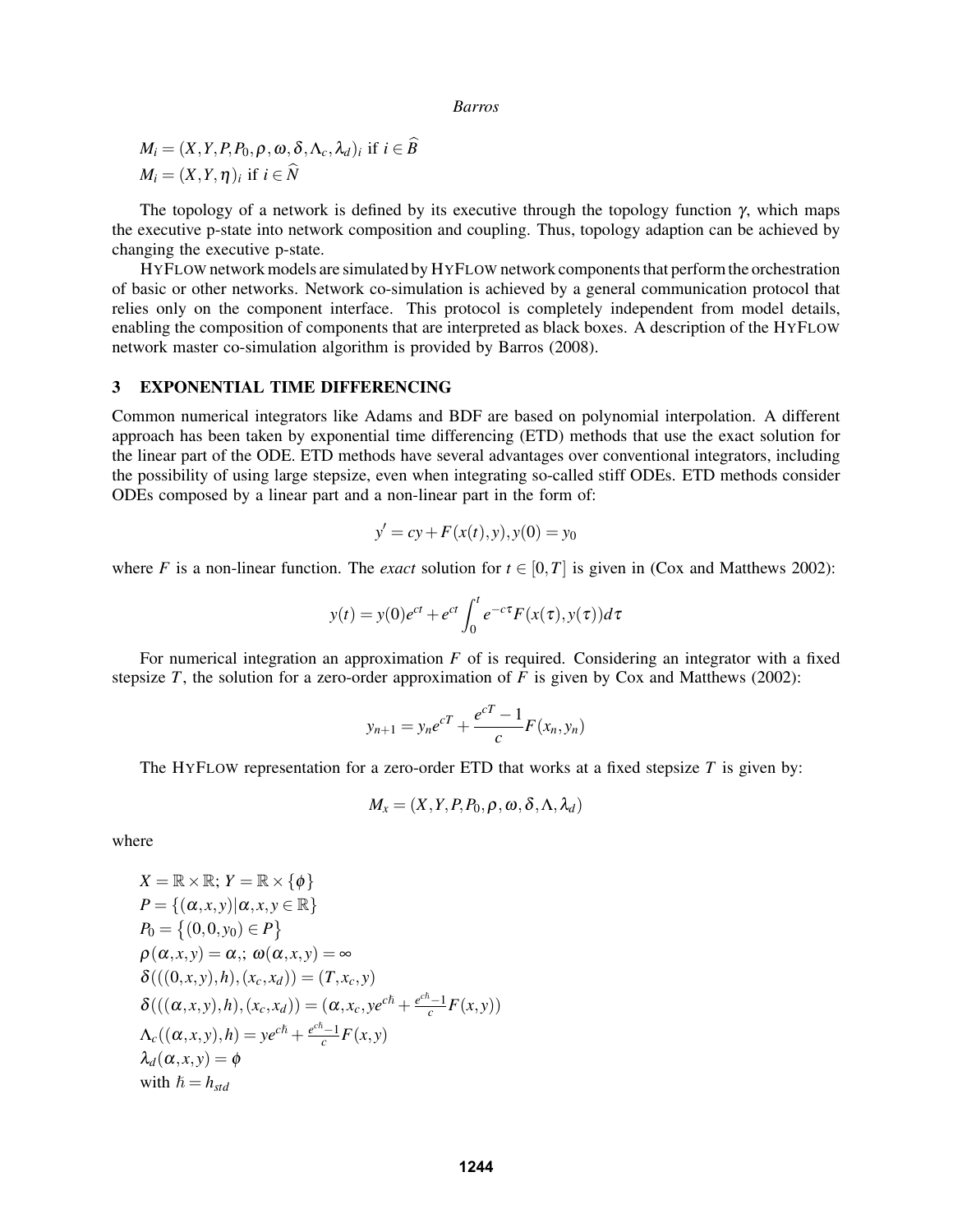

The model specifies an initial value  $\alpha = 0$  so it samples the input value at simulation start. After the beginning, the sampling period is set to *T*. The sampling interval can be modified by discrete flows that usually signal an input discontinuity. ETD continuous flow output is an exponential function described by the continuous output function Λ*c*. Likewise the previous models, the ETD integrator can be sampled at an asynchronous rate, making composition with other HYFLOW models a simple task. The next example describes an electrical RL circuit solved by an ETD integrator.

#### 3.1 Example: RL Circuit

We consider the electrical circuit of Figure 2 composed by a voltage generator  $v(t)$ , a resistor *R* and an inductance *L*. The circuit current is described by:

$$
\frac{\mathrm{d}i}{\mathrm{d}t} = v - \frac{R}{L}i
$$

The HYFLOW network representation is depicted in Figure 3. Considering  $v(t)$  as a square wave generator, the ETD integrator described above provides an exact solution. The HYFLOW network is defined by:

$$
C = \{v, i\}, I_{\eta} = I_{v} = \{\}, I_{i} = \{v\}
$$

$$
F_{i}(x_{c}, x_{d}) = (x_{c}, x_{d})
$$

We obtained simulation results using HYFLOW++, an implementation of HYFLOW in the C++17 language. The network of Figure 3 is described by the HYFLOW++ model given in Figure 4, which defines the following circuit parameters:  $R = 0.5 \Omega$ , and  $L = 0.01$  H. The square wave is defined by voltages -40 V, 40 V and by a period of 0.2 s (time up = time down = 0.1 s). Results for a simulation time of 1s are depicted in Figure 5. As mentioned before, these results are exact since the input signal for the ETD integrator is piecewise constant. Given that the integration is exact, it requires no sampling, the computation being entirely driven by the discrete flows describing the square wave. HYFLOW support for hybrid models can, thus, increase simulation efficiency.

```
class CPS_RL: public Executive { 1
 const double R = 0.5; //Ohm
 const double L = 1.0e-2; //Hpublic: 4
 CPS_RL(const string& name): Executive(name) { 5
  add(new SquareWave("v", 40, -40, 0.1, 0.1)); 6
  add (new ETD("i", -R/L, 0, 1));//ETD constant = -R/L, initial current = 0, sampling time = 1s 7
  influencers("i", \{"\mathbf{v}"); 8
 } 9
\};
```
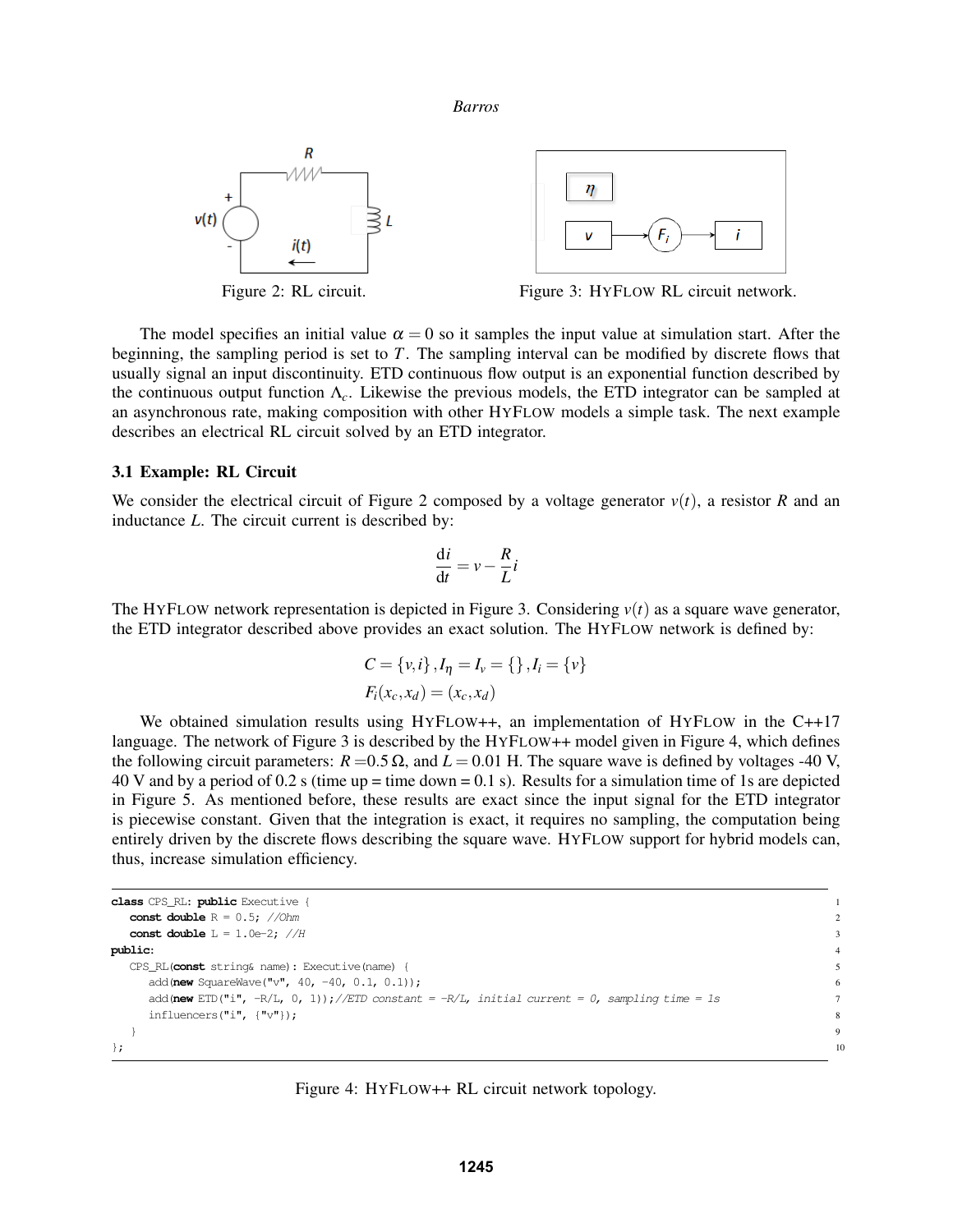



Figure 5: RL circuit current for a square wave voltage.

# 4 GEOMETRIC INTEGRATOR

The common rule in modeling and simulation tools is to map a set of arbitrary order ODEs into a system of first-order ODEs (Fritzson 2015). This approach is not acceptable for simulating long time periods in many systems, like energy conserving systems, where solutions have properties that can only be observable after long simulations. For example, in celestial mechanics, properties like the precession of planets may require the simulation of hundreds of years to be characterized. The traditional methods based on first-order decomposition are not acceptable in these cases, since they do not preserve system energy. To overcome these limitations, direct representations of second-order ODEs have been developed (Hairer et al. 2005). We introduce now the HYFLOW representation for second-order geometric ODEs integrators. Given the second-order ODE

$$
y'' = f(x(t), y)
$$
 with  $y(0) = y_0, y'(0) = v_0$ 

and using the variable  $v = y'$ , a fixed stepsize T, second-order ODE, second-degree polynomial approximation, geometric integrator is described by the equations (Swope et al. 1982):

$$
y_{n+1} = y_n + hv_n + \frac{1}{2}h^2 f_n
$$
  

$$
v_{n+1} = v_n + \frac{h}{2}(f_n + f_{n+1})
$$

The HYFLOW corresponding model is given by:

$$
M_{\Gamma} = (X, Y, P, P_0, \rho, \omega, \delta, \Lambda_c, \lambda_d)
$$

where

$$
X = \mathbb{R} \times \mathbb{R}; Y = \mathbb{R} \times \phi
$$
  
\n
$$
P = \{ (\alpha, y_n, v_n, f_n) | y_n, v_n, f_n \in \mathbb{R} \}
$$
  
\n
$$
P_0 = \{ (0, y_0, v_0, 0) \in P \}
$$
  
\n
$$
\rho(\alpha, y_n, v_n, f_n) = \alpha
$$
  
\n
$$
\omega(\alpha, y_n, v_n, f_n) = \infty
$$
  
\n
$$
\delta((0, y_n, v_n, f_n), e), (x_c, x_d)) = (T, y_n, v_n, f(x_c, y_n))
$$
  
\n
$$
\delta((\alpha, y_n, v_n, f_n), e), (x_c, x_d)) = (\alpha, y_{n+1}, v_n + \frac{1}{2}e_{std}(f_n + f_{n+1}), f_{n+1})
$$
  
\nwith  $y_{n+1} = y_n + e_{std}v_n + \frac{1}{2}e_{std}^2f_n$  and  $f_{n+1} = f(x_c, y_{n+1})$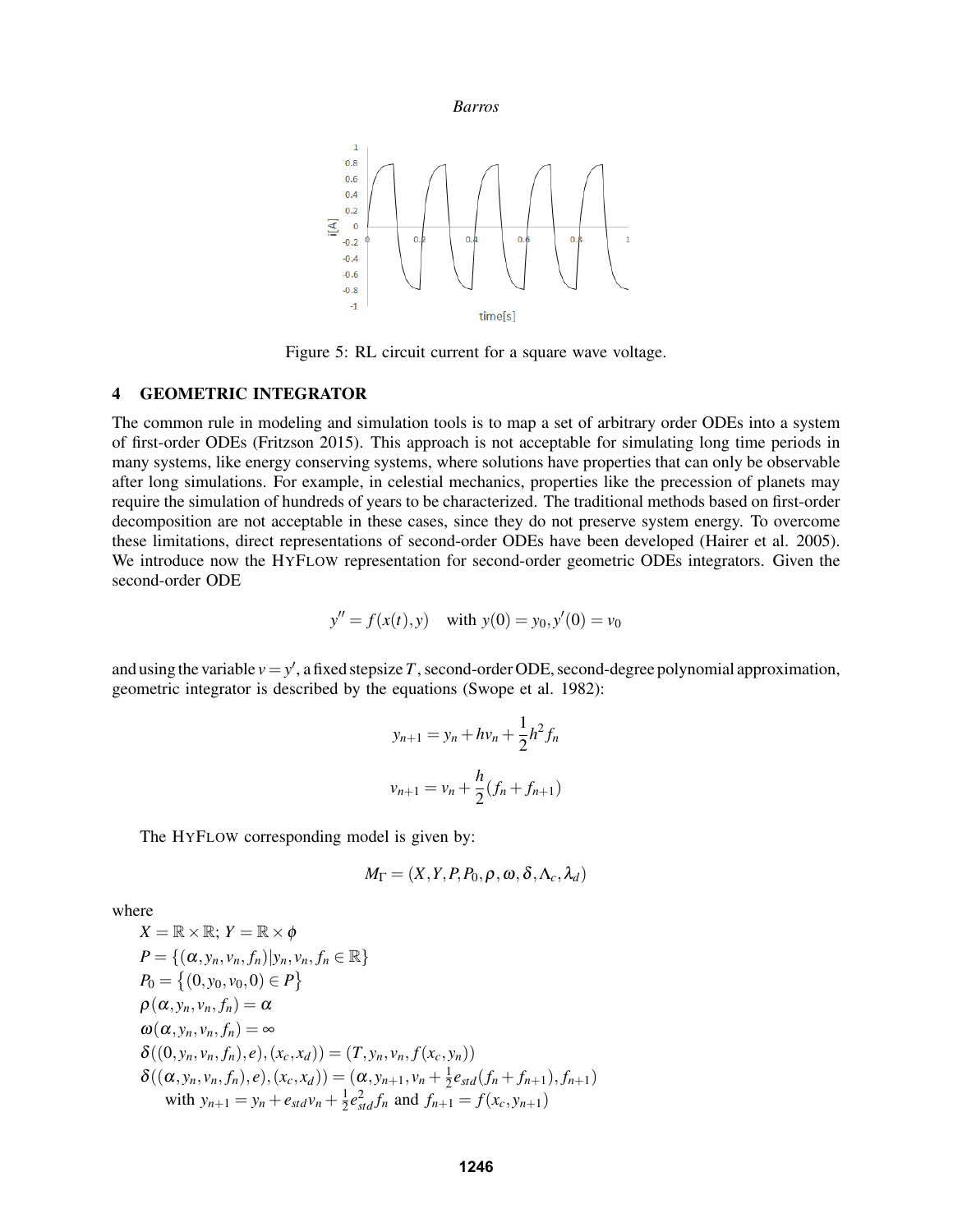



Figure 6: LC circuit. Figure 7: HYFLOW LC circuit network.

$$
\Lambda_c((\alpha, y_n, v_n, f_n), e) = y_n + e_{std}v_n + \frac{1}{2}e_{std}^2 f_n
$$
  

$$
\lambda_d(\alpha, y_n, v_n, f_n) = \phi
$$

The recurrences are computed by the transition function  $\delta$ , and the sampling interval T is specified by function ρ. The output flow is given by the second-degree polynomial provided by function Λ*c*. Although sampling time is constant  $(T)$ , the solver can accept discrete flows that trigger the transition function and provide asynchronous integration behavior. Asynchronous sampling becomes important for performing the integration of discontinuous functions and it is used in the next example for handling discontinuities in the input signal.

# 4.1 Example: LC Circuit

As an example for the application of the geometric integrator we consider the LC circuit with inductance *L* and capacity *C* connected to a voltage source  $v(t)$  as depicted in Figure 6. The capacitor voltage  $u(t)$  is described by:

$$
u'' = \frac{v - u}{LC}
$$

The circuit current  $i(t)$  is given by:

 $i = Cu'$ 

Since the electric circuit has no dissipative elements (resistors), it becomes a second-order energy conservative system. A good solution is provided by the geometric integrator described above. The HYFLOW network representation of the circuit is depicted in Figure 7.

For simulation, we consider a circuit with  $C = 1mF$  and an inductance  $L = 1mH$ . The square input voltage is defined by {-5, 5} V and has a half-period of 0.002s. Capacitor voltage and current are represented in Figure 8. The plot of *u* vs. *i* is depicted in Figure 9. Results were obtained with a stepsize of 2 · 10−<sup>5</sup> s and a simulation time of 0.1s.





Figure 8: Capacitor voltage and current. Figure 9: Capacitor  $u \times i$  for a square input

voltage.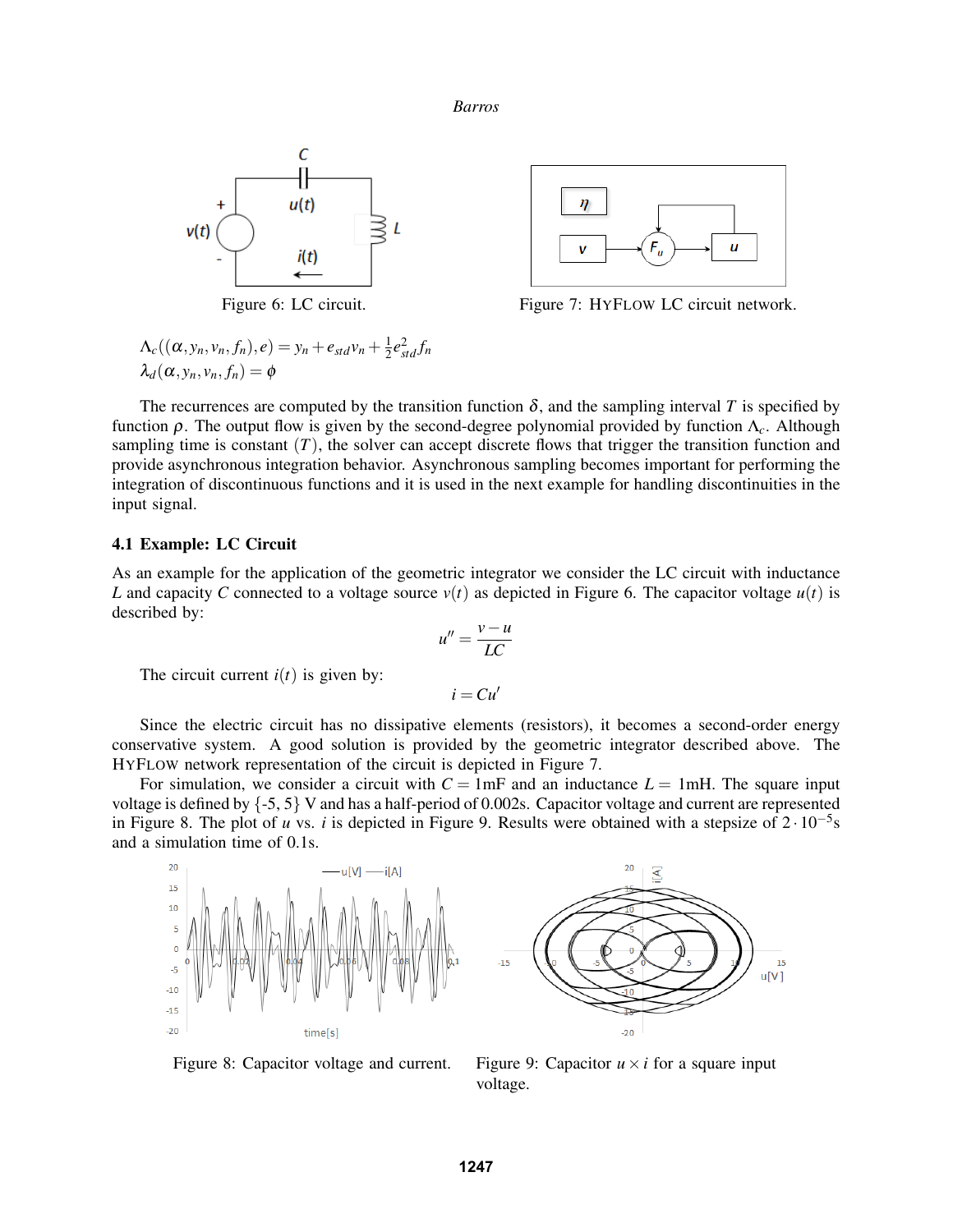

Figure 10: LC circuit with the additional pulse Figure 11: Capacitor  $u \times i$  for a triangular input integrator  $\pi$ . voltage.

To show HYFLOW's ability to seamless integrate additional models, we consider the pulse integrator defined in Section 2.2, now combined with the square wave generator, transforming the original signal into a triangular wave. The LC circuit is now described by Figure 10, where  $\pi$  is the pulse integrator. Simulation results considering the pulse integrator are depicted in Figure 11. The remaining parameters are kept unchanged.

While the geometric integrator is a sample-based model, both the square wave generator and the pulse integrator are event-based models. HYFLOW, however, enables the seamless integration of these models without making any assumption about their internal behavior, showing formalism composition and interface adaptation capabilities. HYFLOW can, thus, support the co-simulation of a large variety of models (Barros 2016a).

### 5 CONCLUSION

Co-simulation requires the ability to compose models known only by their interfaces. The HYFLOW modular co-simulators keep model modularity during simulation, requiring only the external information published by the HYFLOW models, being fully compatible with the data-hiding requirements of co-simulation. In this paper, we have shown the ability of HYFLOW to compose models based on geometric, exponential, and pulse integrators. HYFLOW's dense output enables the use of arbitrary interpolation functions including, for example, polynomials and exponentials. The communication of HYFLOW models is achieved through sampling, which enables seamless model composition. HYFLOW's support for discrete flows enables also the representation of hybrid systems, described by both continuous and discrete event signals, making it an effective framework for describing discontinuities. In future work, we plan to develop a representation for differential algebraic equations (Ascher and Petzold 1988), using the HYFLOW formalism.

### REFERENCES

- Ascher, U., and L. Petzold. 1988. *Computer Methods for Ordinary Differential Equations and Differential-Algebraic Equations*. Philadelphia: SIAM.
- Barros, F. 2000. "A Framework for Representing Numerical Multirate Integration Methods". In *AI, Simulation and Planning in High Autonomy Systems*, edited by H. Sarjoughian et al., March 6th–8th, Tucson, AZ, USA.
- Barros, F. 2002. "Towards a Theory of Continuous Flow Models". *International Journal of General Systems* 31(1):29–39.
- Barros, F. 2003. "Dynamic Structure Multiparadigm Modeling and Simulation". *ACM Transactions on Modeling and Computer Simulation* 13(3):259–275.